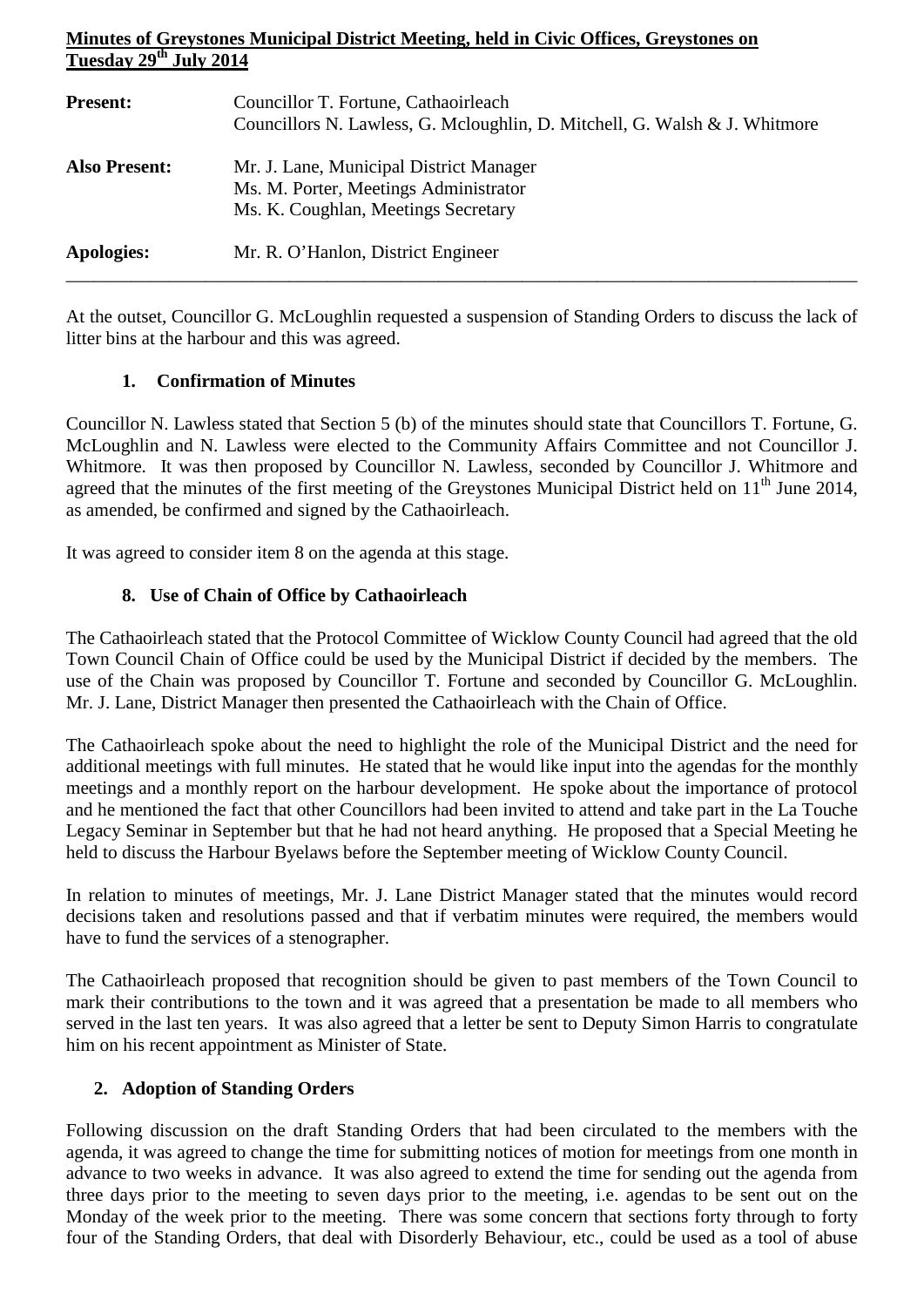but following discussion it was agreed that this matter could be reviewed if it was found to be an issue in the future.

It was then proposed by Councillor G. McLoughlin, seconded by Councillor G. Walsh and agreed that the Standing Orders, as amended be adopted by the Municipal District.

# **3. To agree schedule of meetings of Greystones Municipal District**

Ms. M. Porter gave details of the schedule of ordinary meetings for the coming year. She pointed out that special meetings could be held by the members as agreed, including one prior to the annual budget meeting which will take place later in the year.

### **4. To nominate members to the Greystones Tourism & Twinning Committee**

Ms. M. Porter stated that Greystones was twinned with Holyhead in Wales but that the previous Tourism & Twinning Committee had not expanded as envisaged to include members from the community. She pointed out that there was a tri-4-life event on the  $1<sup>st</sup>/2<sup>nd</sup>$  August involving a group from Liverpool that were visiting Holyhead and Greystones and that the organisers had asked that the Mayor of Holyhead be invited to Greystones to participate. She stated that all the members were invited to the tri-4-life event in Shoreline Leisure on Friday  $1<sup>st</sup>$  August at 4.00 p.m.

Following discussion on this matter it was agreed that Councillors T. Fortune, G. Walsh and J. Whitmore would sit on the Tourism and Twinning Committee. It was also agreed that an invitation be extended to the Mayor of Holyhead to attend the event on the  $1<sup>st</sup>/2<sup>nd</sup>$  August, albeit at such short notice.

### **5. Consideration of payment of annual allowance to Cathaoirleach of Greystones Municipal District**

Ms. M. Porter advised that an allowance of up to €6,000 per annum could be paid to the Cathaoirleach of the Municipal District if decided by the members. The Cathaoirleach proposed that the allowance be fixed at  $\epsilon$ 6,000 per annum and this was agreed.

### **6. To discuss pay parking in Greystones**

The Cathaoirleach stated that pay parking was an issue in the town and he proposed that representatives from Apcoa be invited to the September meeting and this was agreed.

Ms. M. Porter stated that Apcoa representatives would make a presentation on their parking enforcement and litter duties at the September meeting and give details of litter fines, etc. She asked that any specific issues to be raised at the meeting be emailed in to her in the coming week so that she could advise Apcoa in advance. She stated that the contract between Wicklow County Council and Apcoa was available if anyone wanted to view it, except for three or four pages that contained sensitive financial details.

Following discussion the members suggested that the following amendments might be made to the parking regulations: the 'grace' period should be extended from ten to fifteen or thirty minutes; the parking regulations should operate from 10.00 a.m. or 10.30 a.m. instead of from 9.00 a.m. daily; some method should be devised to encourage people to use the south beach car park in Winter; the parking regulations should be relaxed on Saturdays with perhaps two free hours parking on Saturdays; 'free after three' parking should be introduced; the number of disabled parking spaces should be increased by one or two on Church Road; more leeway should be given to cars unloading in loading bays.

Ms. M. Porter pointed out that Apcoa enforced the Parking Bye Laws but that the Bye Laws themselves were put in place by Wicklow County Council. She stated that most of the issues raised by the members were issues for the Bye Laws. She stated that the current contract with Apcoa expired in 2015 and that Wicklow County Council was hoping to co-ordinate contracts for all the towns in the county and thus make some savings. She suggested that no amendments should be made to the Bye Laws until such time as all issues in relation to budgets, etc. were clear and she pointed out that any changes to the Bye Laws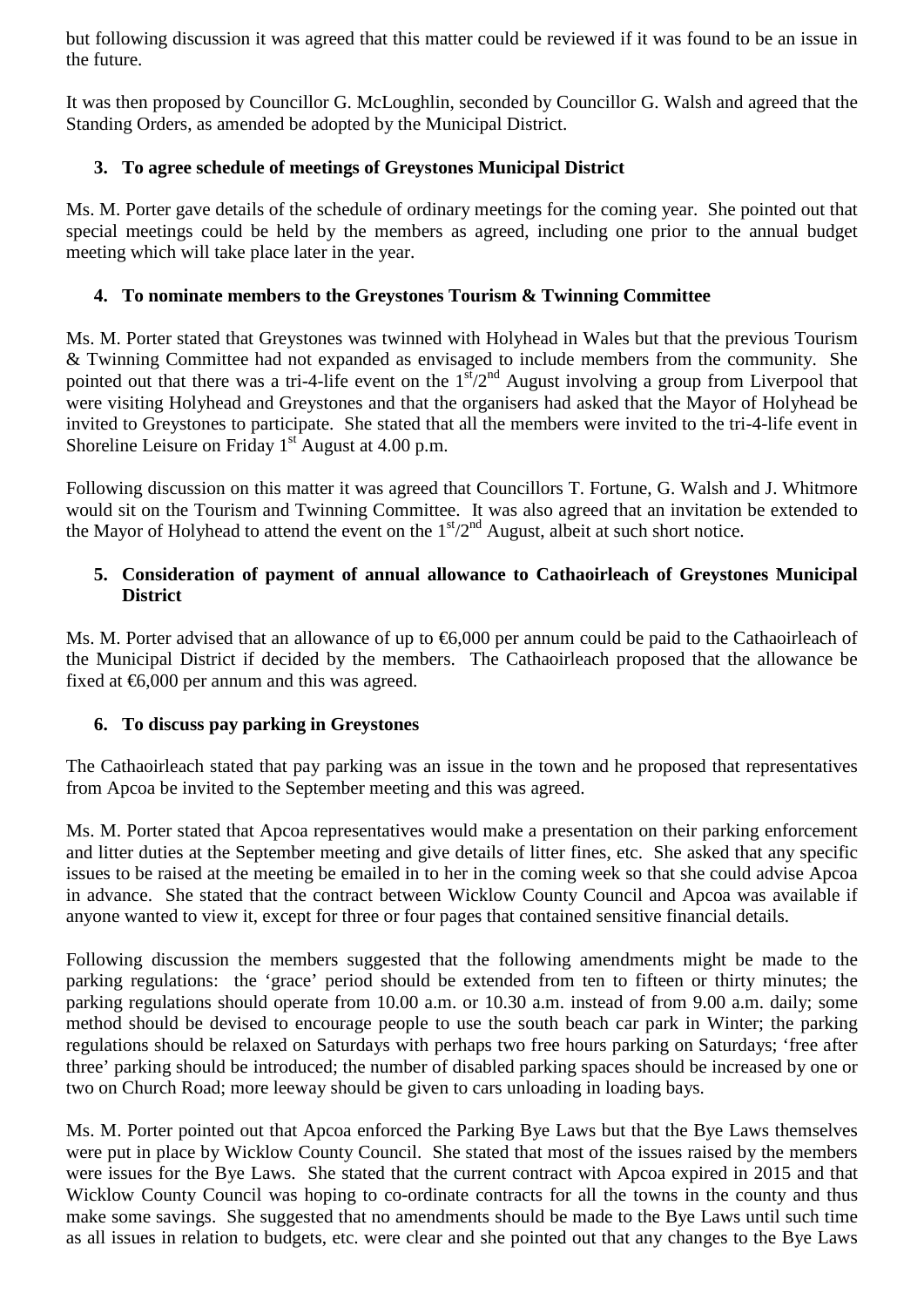would require lengthy public consultation. She stated that a copy of the current Bye Laws would be emailed to the members for their information.

### **7. To consider request from Hillside Residents to attend meeting of Greystones Municipal District**

As it had already been agreed to invite Apcoa to the September meeting, it was agreed to invite a deputation from Hillside Residents Association to the October meeting.

#### **8. To discuss use of Chain of Office by Cathaoirleach**

This matter had already been dealt with.

#### **9. Notices of Motion**

(a) Motion in the names of Councillors G. McLoughlin & D. Mitchell:

"That Wicklow County Council undertakes to ensure that SISK provides the local fishermen with proper loading facilities at the Greystones harbour in order to ensure that their livelihoods can continue".

During discussion on this motion, all members agreed that facilities were required to enable local fishermen to carry on their business. Some members stated that the GUBOH Group were putting out false information about the harbour.

Ms. M. Porter advised the members of the contents of a report from Sean Quirke in relation to landing facilities for local fishermen and the new harbour Bye Laws. She stated that a copy of the report and the draft Bye Laws would be emailed to the members and that Sean Quirke would be asked to brief the members on the Bye Laws, in County Buildings, prior to the September meeting of Wicklow County Council at which it was hoped to have them listed for adoption.

The Cathaoirleach, Councillor T. Fortune, proposed that the five Wicklow TDs, Sean Quirke, Representatives from Sisk and John O'Brien representing GUBOH Group be invited to a private meeting with members of Greystones Municipal District on Tuesday 9<sup>th</sup> September at 7.00 p.m. This proposal was seconded by Councillor J. Whitmore. A vote was taken and members voted as follows: For – Councillors T. Fortune, N. Lawless and J. Whitmore; Against – Councillors G. McLoughlin, D. Mitchell and G. Walsh. Councillor T. Fortune used his casting vote and the resolution was passed. The Cathaoirleach agreed to email in a list of the items to be discussed at this meeting before the 31<sup>st</sup> July.

Councillor D. Mitchell proposed that Representatives from Sisk, the Marina Operators and Sean Quirke be invited to a private meeting with members of Greystones Municipal District to provide a general update on the harbour at 5.00 p.m. on 23<sup>rd</sup> September. This proposal was seconded by Councillor G. Walsh. A vote was taken and all six members voted in favour of the proposal.

(b) Motion in the names of Councillors G. McLoughlin & D. Mitchell: "That Wicklow County Council revisits the appalling lack of toilet facilities at the harbour and provides facilities for the public as a matter of urgency."

Following discussion on this motion it was agreed to ask the District Engineer to consider providing new toilets or re-opening the old toilets at the harbour.

As time was running out, it was agreed to extend the meeting by twenty minutes.

(c) Motion in the names of Councillors G. McLoughlin & D. Mitchell:

"That the ramp on the entrance to Redford Park is removed and re-instated before the Autumn as debris from the surface material is causing the drain to block and affects the flooding".

Following discussion on this motion it was agreed to request the District Engineer to have the surface of this ramp repaired as soon as possible to prevent debris from blocking drains in the estate.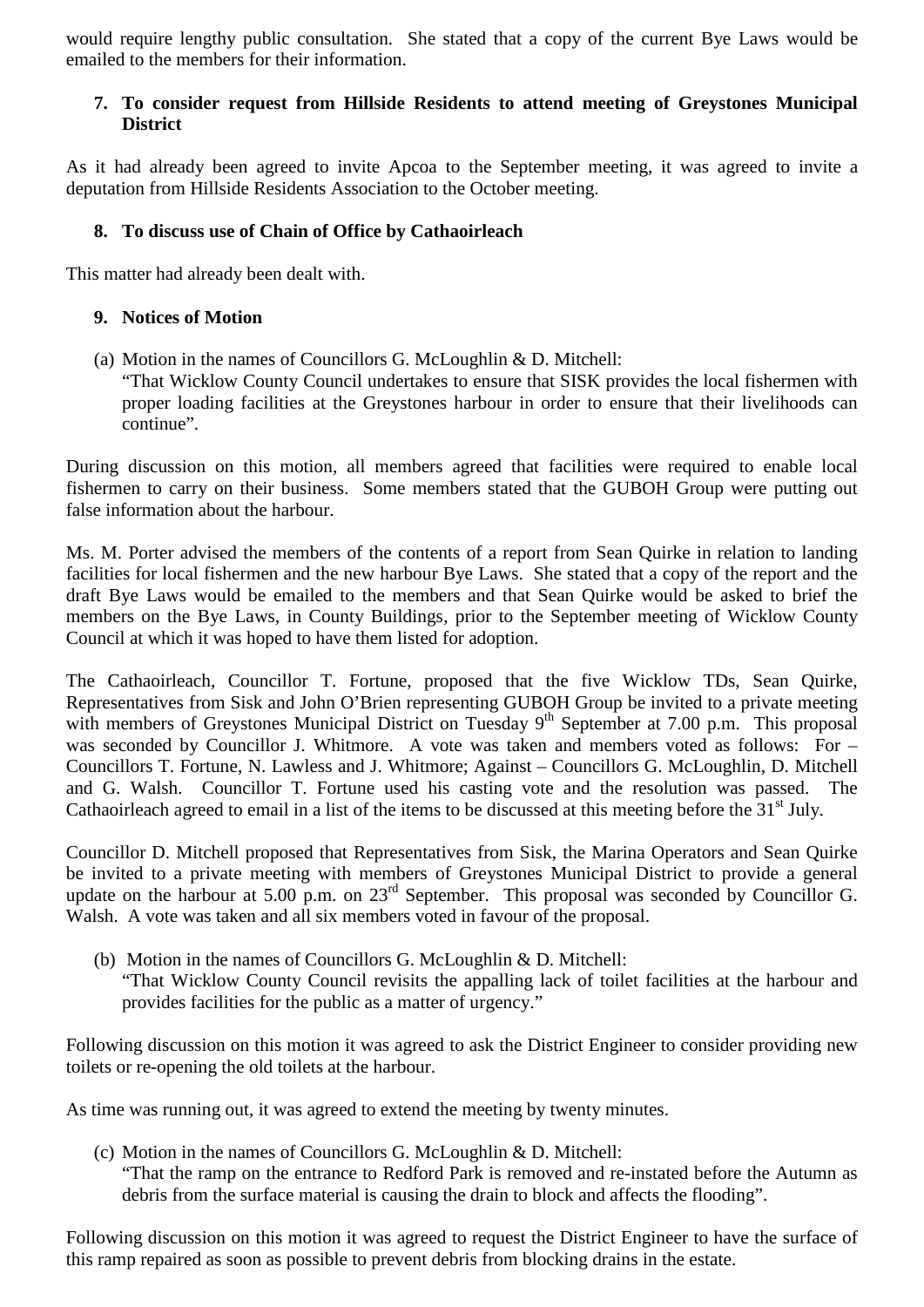(d) Motion in the names of Councillors D. Mitchell  $& G.$  McLoughlin:

"To ask Irish Water to produce a written report on the investment and timeframe needed to eliminate water shortages which have occurred during the annual spring algae season. Also to identify how future shortages will be spread across the entire water region instead of being confined to North Wicklow, the source of most of the region's water".

Ms. M. Porter pointed out that all communications to Irish Water had to be channelled through Wicklow County Council rather than the Municipal Districts and she advised the members of the contents of a letter received from the Managing Director of Irish Water dated the  $25<sup>th</sup>$  July 2014 in this regard.

Following discussion on this motion it was agreed to ask that this item be put on the agenda for a meeting of Wicklow County Council so that the matter could be forwarded to Irish Water. It was also agreed to request that a tour of the Vartry Waterworks be organised for the members.

(e) Motion in the names of Councillors D. Mitchell & G. McLoughlin: "To ask the Council to report on the drainage, road name and maintenance issues identified by Burnaby Woods residents".

Following discussion on this motion it was agreed that the District Engineer be asked to improve drainage to alleviate flooding, to cut back overgrowth from footpaths and to provide a road name – Woodlands Avenue is the name suggested by the residents - at this location and to report back to the members.

(f) Motion in the names of Councillors D. Mitchell  $& G.$  McLoughlin: "To ask the Council to report on the lack of road sweeping, lack of road markings and adequate signage and poor footpaths in the Burnaby".

Following discussion on this motion it was agreed to ask the District Engineer to remove dead leaves from footpaths in the Burnaby to prevent slippery surfaces and build up of debris, to cut back grass verges and weeds that were out of control, to clear drains, to re-instate road markings and provide new yellow lines as previously agreed and to clean algae from road signs and ensure they were not obscured by overgrowth and to report back to the members.

(g) Motion in the name of Councillor N. Lawless:

"To ask Wicklow County Council to put a yellow box junction on the R761 at the junction of Donnybrook Fair and Grattan Park and to adjust the traffic lights there to improve the situation for traffic exiting Grattan Park onto the R761".

Following discussion on this motion it was agreed to ask the District Engineer to provide a yellow box as a matter of urgency and to adjust the traffic lights at this junction to allow traffic to exit safely from Grattan Park onto the R761.

(h) Motion in the name of Councillor T. Fortune:

"Please put in place a programme to cut back overhanging trees around the district. There are a number of them e.g. 1. off Church Lane (into Hillside), 2. Oaklands off Church Lane, 3. top of Gratten Park, 4. between Knockroe and Kilcoole. We may have others already reported to us. Can we put a timeline on these and others we have note of and have this programme done by end of September".

Following discussion on this motion it was agreed to ask the District Engineer to put a programme in place to cut back all problem trees and hedges, especially on the approach roads to St. Laurence's National School, and to have the works completed by the end of September and to report back to the members.

(i) Motion in the name of Councillor T. Fortune: "Can I have timeline and work programme for the work that is agreed to be done at bottom of Main Street, Kilcoole, also the resurfacing repair to Main Street and work on Sea Road".